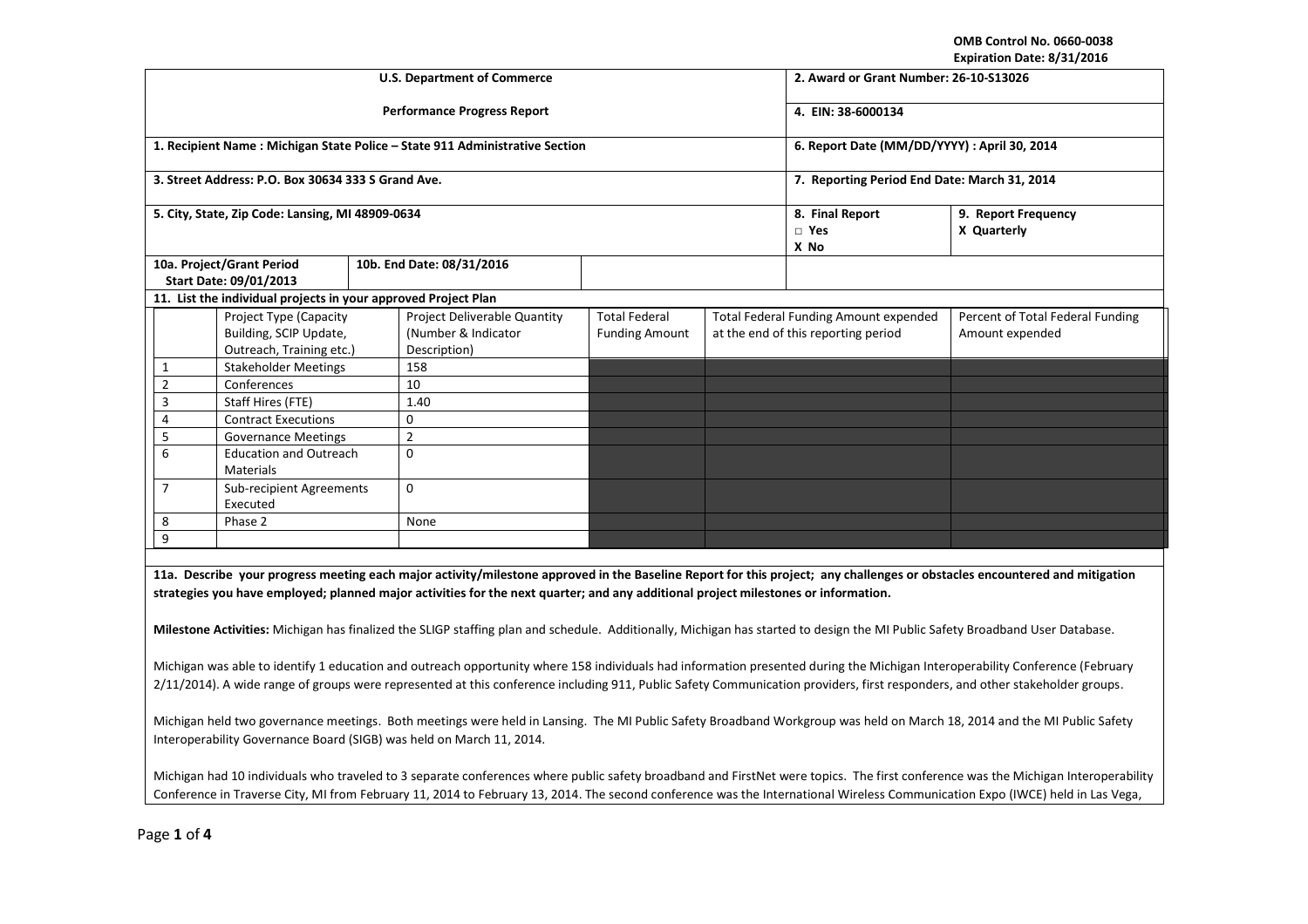NV from March 24, 2014 to March 28, 2014. The third conference was the SLIGP Workshop in Atlanta, GA from February 25, 2014 to February 26, 2014

3 additional state staff became engaged in the project with different allocated percentages, totaling 1.40 FTEs. The staff that became engaged during Q1 and Q2 have continued to be involved in the project. This brings the total FTE count to 3.25.

No new contracts were executed. However, Michigan continues to use contractual resources from the contract that was executed during quarter 2.

**11b. If the project team anticipates requesting any changes to the approved Baseline Report in the next quarter, describe those below. Note that any substantive changes to the Baseline Report must be approved by the Department of Commerce before implementation.** 

The State of Michigan finished the process of comparing the approved baseline budget report with the developing project plan and staff plan. It is was determined that the changes for each category was less than 10%, so there is no need to provide a changed plan to the Department of Commerce for approval. As the project progress, the State of Michigan may need to adjust the plan and will submit any required documentation when appropriate. The State of Michigan understands that if we proceed without prior approval, then the State of Michigan will be responsible for any costs associated with unapproved activities.

**11c. Provide any other information that would be useful to NTIA as it assesses this project's progress.** 

Nothing at this time

**11d. Describe any success stories or best practices you have identified. Please be as specific as possible.**

The State of Michigan has been working with Cynergzy to develop a staff planning tool. This is a dynamic tool that allows the State of Michigan to update staffing resources, tasks and timelines as changes occur. The tool re-baselines the project while linking the work categories to ensure that we are staying within our budget areas. We believe this tool unique and could be leveraged by other States.

The State of Michigan has been working with Cynergzy to begin the process of designing and developing the MI Public Safety Broadband (MiPSB) Users and Stakeholders database. The database will capture a list of stakeholders with individual users for each stakeholder group. All events relating to MiPSB education, outreach, governance and team meeting will be tracked in the database. The database will link the users and stakeholders to each event so that Michigan will have a comprehensive way to quantify user outreach and engagement. The database user interface will be comprised of a data entry page as well as a mapping interface. This will allow Michigan to graphically represent user engagement through both mapping reports as well as tabular reports. The future vision of this database is to add data collection functionality to inventory data components such as user and device information and other FirstNet required data elements.

**12. Personnel** 

**12a. If the project is not fully staffed, describe how any lack of staffing may impact the project's time line and when the project will be fully staffed.** 

**12b. Staffing Table** 

| <b>CTC O</b><br><b>Job Title</b><br>" I E 70 |                          | <b>Assigned</b><br>Projectis.                                                                                      | Change                        |
|----------------------------------------------|--------------------------|--------------------------------------------------------------------------------------------------------------------|-------------------------------|
| SWIC                                         | $\overline{\phantom{0}}$ | LIGP<br>education efforts<br>1225<br>, project activities and $\cdot$<br>. outrer<br>oversight<br>rovide<br>each/6 | ed work on SLIGP<br>Continued |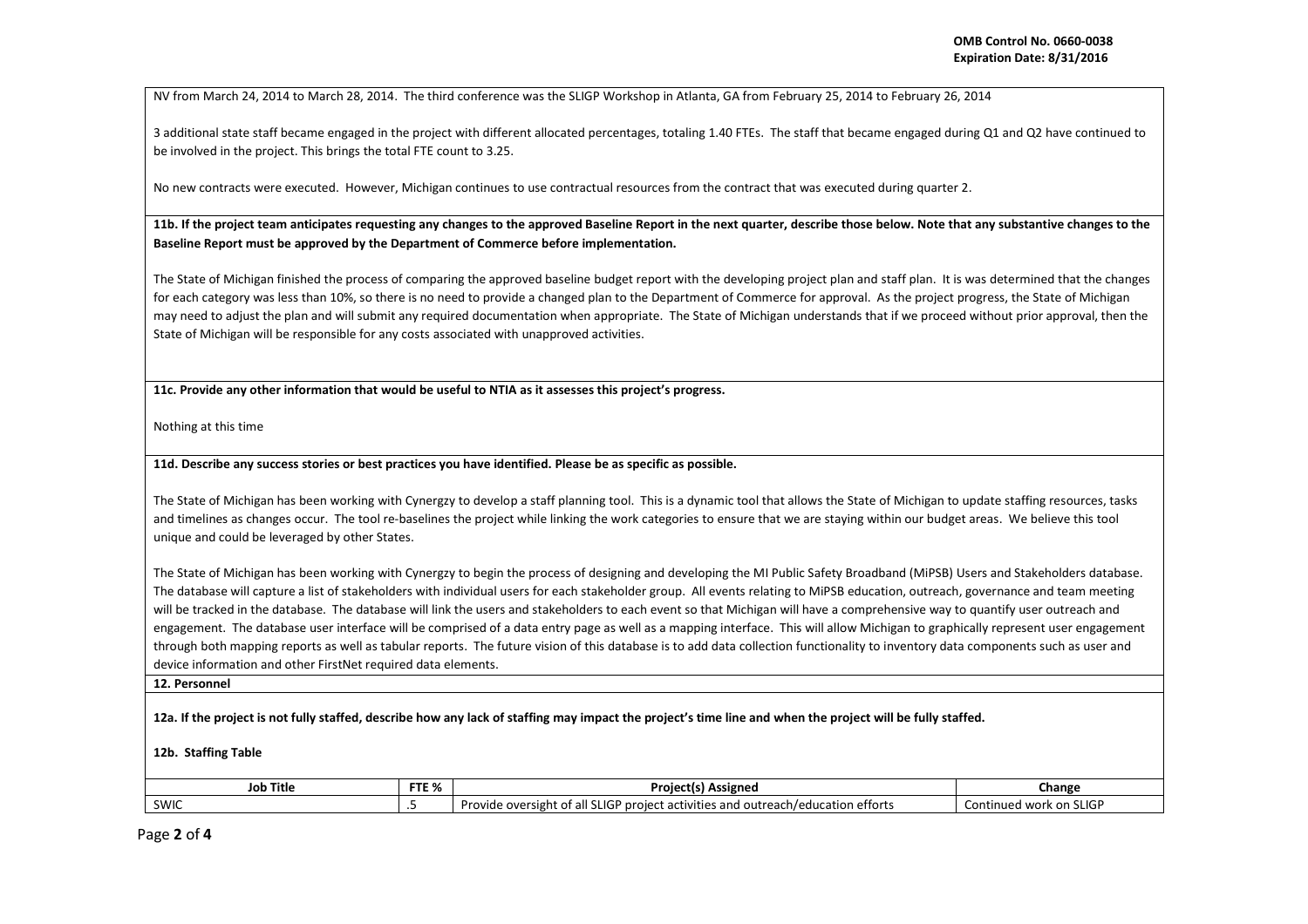| <b>Grant Director</b><br>.10<br>Provide oversight of all grant fiduciary activities and reporting requirements for the |                                                                                                                                       |                                                                                                                                       |                                                                                                                                                             |         |          |         |        |                        | Continued work on SLIGP |                         |                         |
|------------------------------------------------------------------------------------------------------------------------|---------------------------------------------------------------------------------------------------------------------------------------|---------------------------------------------------------------------------------------------------------------------------------------|-------------------------------------------------------------------------------------------------------------------------------------------------------------|---------|----------|---------|--------|------------------------|-------------------------|-------------------------|-------------------------|
|                                                                                                                        |                                                                                                                                       | state.                                                                                                                                |                                                                                                                                                             |         |          |         |        |                        |                         |                         |                         |
| CIO / SPOC                                                                                                             | $\cdot\mathbf{1}$                                                                                                                     | Primary point of contact. Inform Governor's office                                                                                    |                                                                                                                                                             |         |          |         |        |                        | Continued work on SLIGP |                         |                         |
| SLIGP Program Manager                                                                                                  | .5                                                                                                                                    | Project Management and operations                                                                                                     |                                                                                                                                                             |         |          |         |        |                        | Continued work on SLIGP |                         |                         |
| <b>Shared Services Director</b>                                                                                        |                                                                                                                                       | .10                                                                                                                                   | Executive support and managing SLIGP project team                                                                                                           |         |          |         |        |                        | Continued work on SLIGP |                         |                         |
| Shared Services Director Admin Support<br>.10                                                                          |                                                                                                                                       |                                                                                                                                       | Administrative support relating to SLIGP efforts including scheduling meetings,<br>preparing materials and human resources activities                       |         |          |         |        |                        |                         |                         | Continued work on SLIGP |
| Outreach Support Staff 1                                                                                               |                                                                                                                                       | .35                                                                                                                                   | Data preparation for outreach support including research on stakeholders groups and                                                                         |         |          |         |        |                        |                         |                         | Continued work on SLIGP |
|                                                                                                                        |                                                                                                                                       |                                                                                                                                       | potential outreach engagement opportunities                                                                                                                 |         |          |         |        |                        |                         |                         |                         |
| <b>Budget &amp; Procurement Analyst</b>                                                                                | $\cdot$ 1                                                                                                                             | Advise in all procurement and purchasing required for SLIGP. Monitor and track staff<br>time reporting and project invoices           |                                                                                                                                                             |         |          |         |        |                        |                         | Continued work on SLIGP |                         |
| <b>Outreach Support Staff 2</b>                                                                                        |                                                                                                                                       | $.5\,$                                                                                                                                | Data preparation for outreach support including research on stakeholders groups and<br>potential outreach engagement opportunities                          |         |          |         |        |                        |                         |                         | Started work on SLIGP   |
| <b>Outreach Support Staff 3</b>                                                                                        |                                                                                                                                       | $\boldsymbol{8}$                                                                                                                      | Data preparation for outreach support including research on stakeholders groups and<br>Started work on SLIGP<br>potential outreach engagement opportunities |         |          |         |        |                        |                         |                         |                         |
| <b>SWIC Admin Support</b>                                                                                              | $\cdot$ 1                                                                                                                             | Administrative support relating to SLIGP efforts including scheduling meetings,<br>preparing materials and human resources activities |                                                                                                                                                             |         |          |         |        |                        | Started work on SLIGP   |                         |                         |
| Add Row<br>Remove Row                                                                                                  |                                                                                                                                       |                                                                                                                                       |                                                                                                                                                             |         |          |         |        |                        |                         |                         |                         |
|                                                                                                                        | 13. Subcontracts (Vendors and/or Subrecipients)                                                                                       |                                                                                                                                       |                                                                                                                                                             |         |          |         |        |                        |                         |                         |                         |
|                                                                                                                        | 13a. Subcontracts Table - Include all subcontractors. The totals from this table must equal the "Subcontracts Total" in Question 14f. |                                                                                                                                       |                                                                                                                                                             |         |          |         |        |                        |                         |                         |                         |
| Name                                                                                                                   | Subcontract Purpose                                                                                                                   | Type                                                                                                                                  |                                                                                                                                                             | RFP/RFQ | Contract | Start   | End    | <b>Total Federal</b>   |                         | <b>Total Matching</b>   | Project and % Assigned  |
|                                                                                                                        |                                                                                                                                       | (Vendor/Subrec.)                                                                                                                      |                                                                                                                                                             | Issued  | Executed | Date    | Date   | <b>Funds Allocated</b> |                         | <b>Funds Allocated</b>  |                         |
|                                                                                                                        |                                                                                                                                       |                                                                                                                                       |                                                                                                                                                             | (Y/N)   | (Y/N)    |         |        |                        |                         |                         |                         |
| Cynergyze                                                                                                              | Consulting and                                                                                                                        | Vendor                                                                                                                                |                                                                                                                                                             | N       | Y        | 3/1/201 | 6/30/2 | \$100,000              |                         | \$0.00                  |                         |
|                                                                                                                        | <b>General Support</b>                                                                                                                |                                                                                                                                       |                                                                                                                                                             |         |          | 4       | 014    |                        |                         |                         |                         |
|                                                                                                                        |                                                                                                                                       |                                                                                                                                       |                                                                                                                                                             |         |          |         |        |                        |                         |                         |                         |
| Add Row<br>Remove Row                                                                                                  |                                                                                                                                       |                                                                                                                                       |                                                                                                                                                             |         |          |         |        |                        |                         |                         |                         |
|                                                                                                                        |                                                                                                                                       |                                                                                                                                       |                                                                                                                                                             |         |          |         |        |                        |                         |                         |                         |
| 13b. Describe any challenges encountered with vendors and/or subrecipients.                                            |                                                                                                                                       |                                                                                                                                       |                                                                                                                                                             |         |          |         |        |                        |                         |                         |                         |
|                                                                                                                        |                                                                                                                                       |                                                                                                                                       |                                                                                                                                                             |         |          |         |        |                        |                         |                         |                         |
|                                                                                                                        |                                                                                                                                       |                                                                                                                                       |                                                                                                                                                             |         |          |         |        |                        |                         |                         |                         |
|                                                                                                                        |                                                                                                                                       |                                                                                                                                       |                                                                                                                                                             |         |          |         |        |                        |                         |                         |                         |
|                                                                                                                        |                                                                                                                                       |                                                                                                                                       |                                                                                                                                                             |         |          |         |        |                        |                         |                         |                         |
|                                                                                                                        |                                                                                                                                       |                                                                                                                                       |                                                                                                                                                             |         |          |         |        |                        |                         |                         |                         |
|                                                                                                                        |                                                                                                                                       |                                                                                                                                       |                                                                                                                                                             |         |          |         |        |                        |                         |                         |                         |